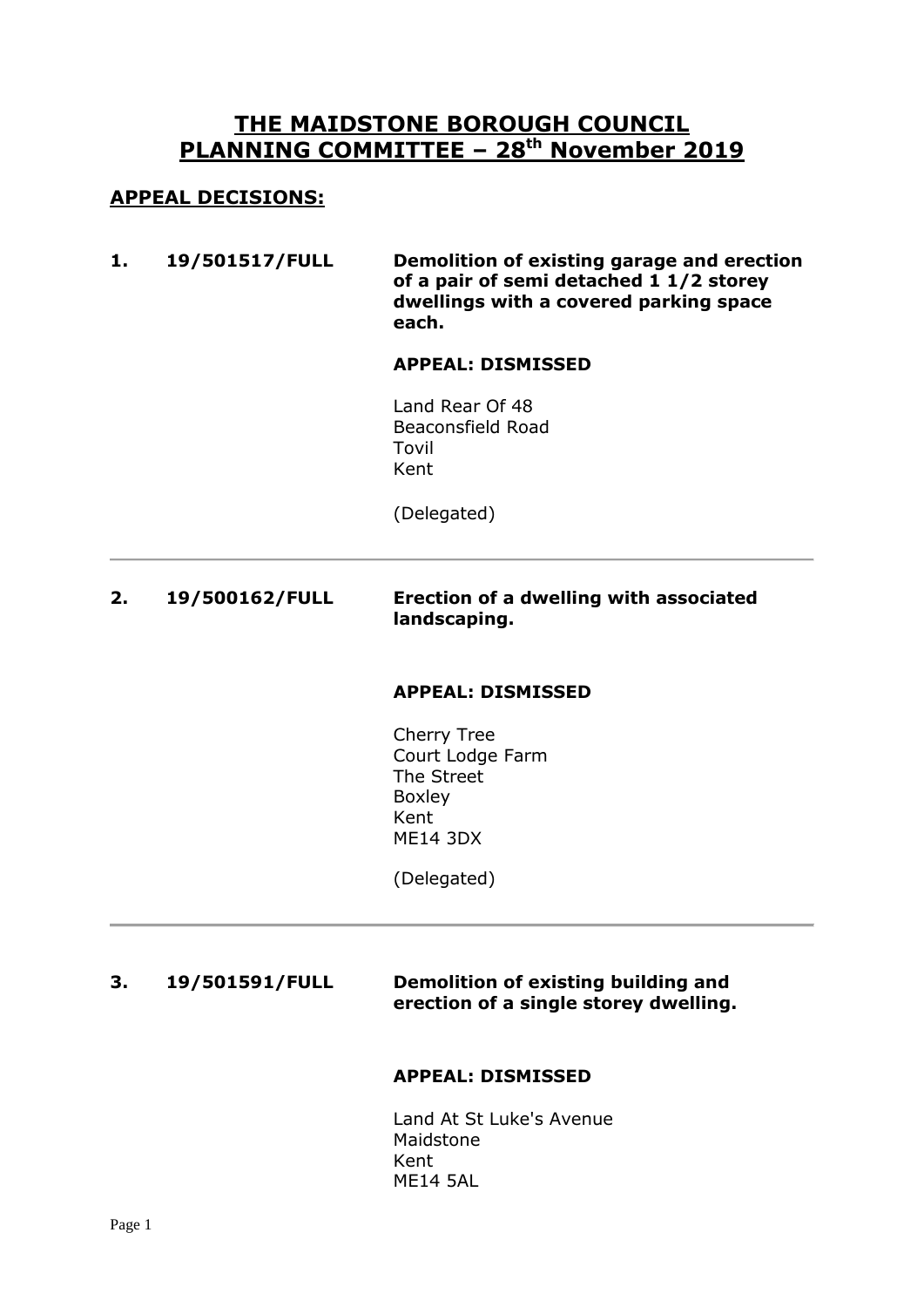(Delegated)

**4. 15/505138/FULL Change of use of land to gypsy caravan site to extend existing site to accommodate stationing of 5 additional mobile homes, including laying of hardstanding, landscaping and erection of a day room.**

#### **APPEAL: ALLOWED**

Chart Hill Paddock Chart Hill Road **Staplehurst** Kent TN12 0DE

(Delegated)

## **5. 18/505721/FULL Erection of a two bedroom detached chalet bungalow and detached double garage.**

#### **APPEAL: DISMISSED**

Summer Place Caring Lane Bearsted Maidstone Kent ME14 4NJ

(Delegated)

**6. 18/505924/FULL Removal of large stable block and replace with 2no single unit mobile homes on existing Gypsy & Traveller site for family members.**

#### **APPEAL: ALLOWED**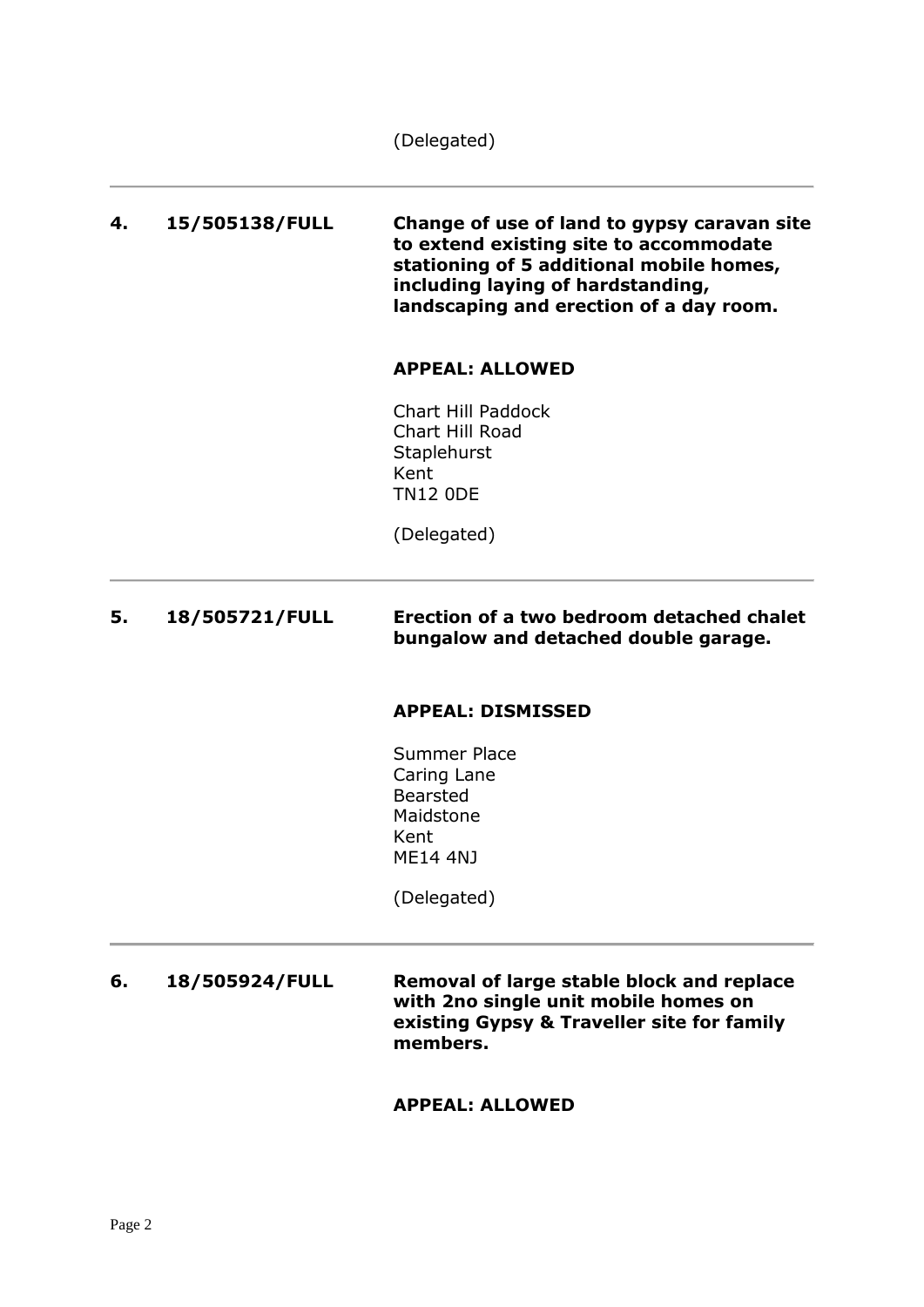1 Chart View Chart Hill Road Chart Sutton Maidstone Kent ME17 3EX

(Delegated)

## **7. 19/500635/FULL Erection of bicycle storage facility for four bicycles (Retrospective)**

#### **APPEAL: DISMISSED**

30 Holtye Crescent Maidstone Kent ME15 7DB

(Delegated)

**8. 19/500534/FULL Erection of 5 ft overlapping fence between hedge, consisting of 6 x 5 ft panels with 6 inch base boards and supporting posts (Retrospective)**

#### **APPEAL: DISMISSED**

Holtye Cottage Headcorn Road **Staplehurst** Tonbridge Kent TN12 0BU

(Delegated)

**9. 19/501075/OUT Outline application with all matters reserved for the erection of a 3 bedroom single storey static pre-fabricated dwelling.**

**APPEAL: DISMISSED**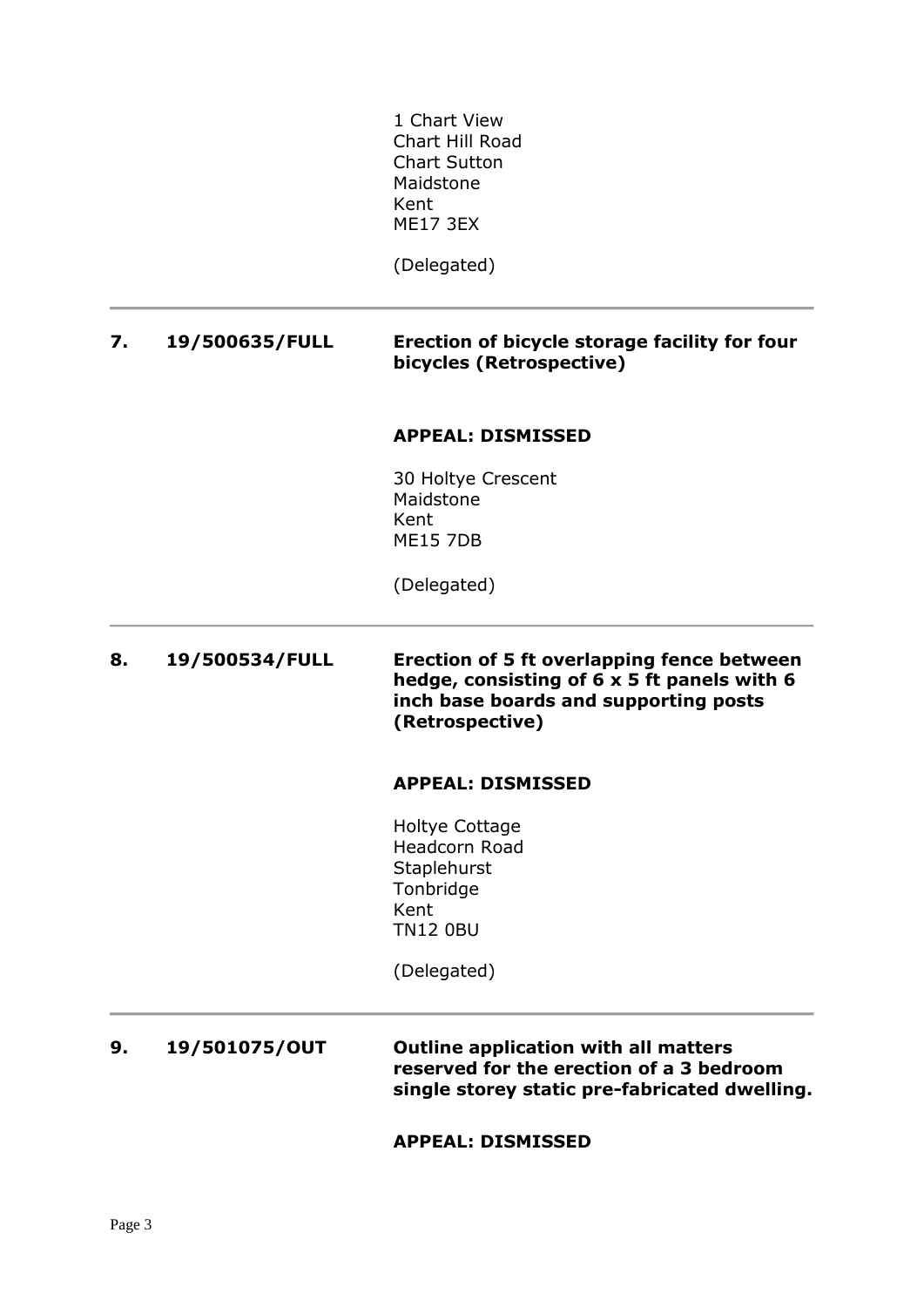The Estate Builders Yard Chart Hill Road Chart Sutton Maidstone Kent ME17 3RQ

(Delegated)

**10. 18/502416/FULL Erection of 4 storey apartment block compromising 17 units with associated car and bicycle parking, refuse storage and communal amenity area above the car park.**

#### **APPEAL: DISMISSED**

102 Upper Stone Street Maidstone Kent ME15 6HD

(Delegated)

**11. 18/506601/OUT Outline application for the erection of two detached self-build chalet bungalows with two detached garages and construction of new access and associated parking (Access being sought, all matters reserved).**

#### **APPEAL: DISMISSED**

Land South East Of Bassetts Bungalow Staplehurst Road Marden Kent

(Delegated)

**12. 18/503485/OUT Outline application for the erection of a four storey building comprising eight 1 bedroom flats with access, layout, scale and appearance to be determined and landscaping reserved for subsequent**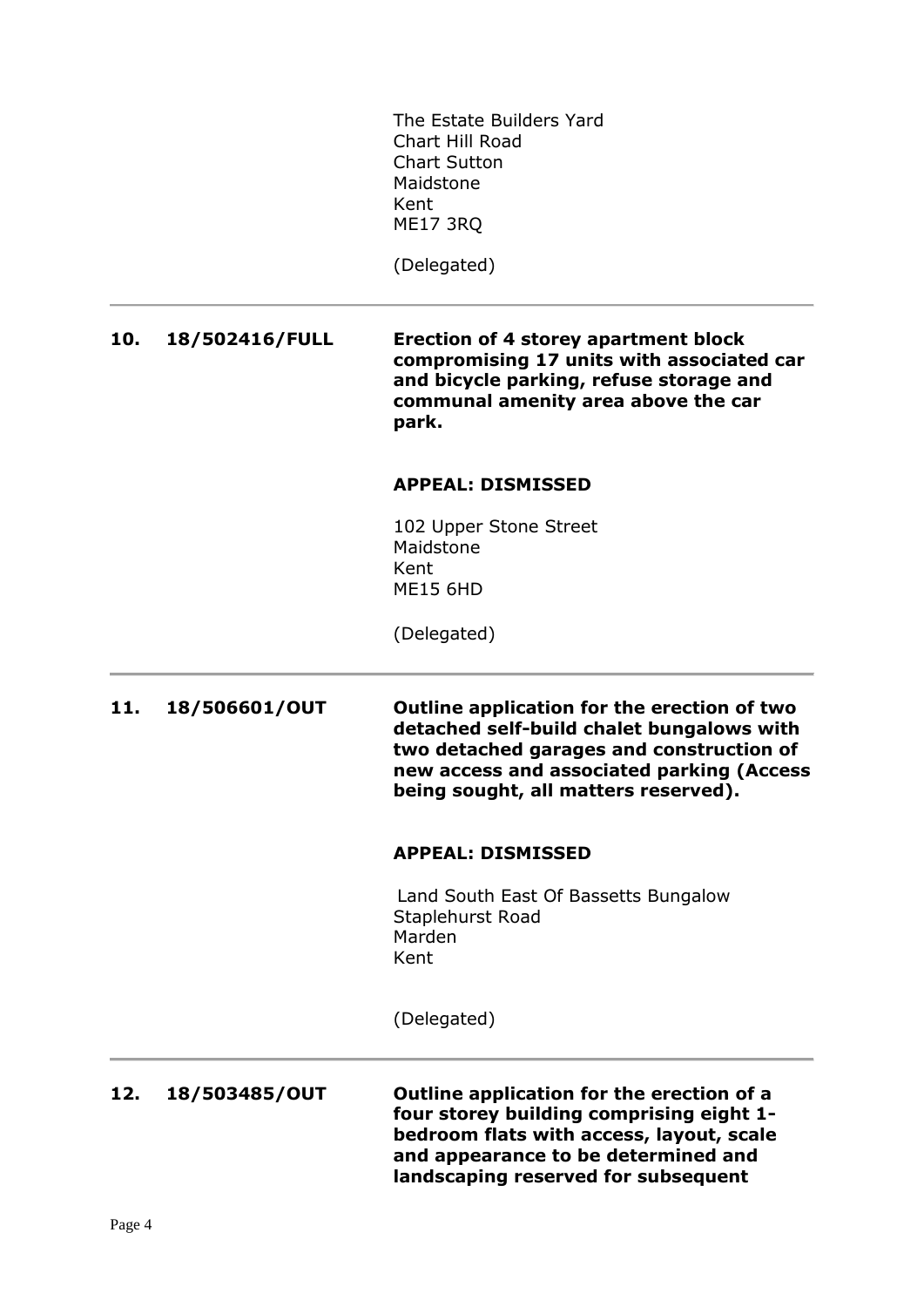**approval as shown on drawing references: 2037/1 Rev D and 2037/2 Rev D received 29/06/18; and site location plan received 06/07/18;**

#### **APPEAL: ALLOWED**

2-6 Brunswick Street Maidstone Kent ME15 6NP

(Delegated)

**13. 18/505661/FULL Demoltion of existing stable building and erection of a building to be used for classes in sushi making and the japanese tea ceremony. Erection of a single storey side extension to existing coach house and change of use to an artists' studio/workshop.**

#### **APPEAL: DISMISSED**

Amberley South Green Sittingbourne Maidstone Kent ME9 7RR

(Delegated)

**14. 19/502218/FULL Extension of existing agricultural access opening by 4m, including installation of a new electric gate to match existing.**

#### **APPEAL: DISMISSED**

The Oast House Thornhill Farm Headcorn Road Sutton Valence Maidstone Kent ME17 3EL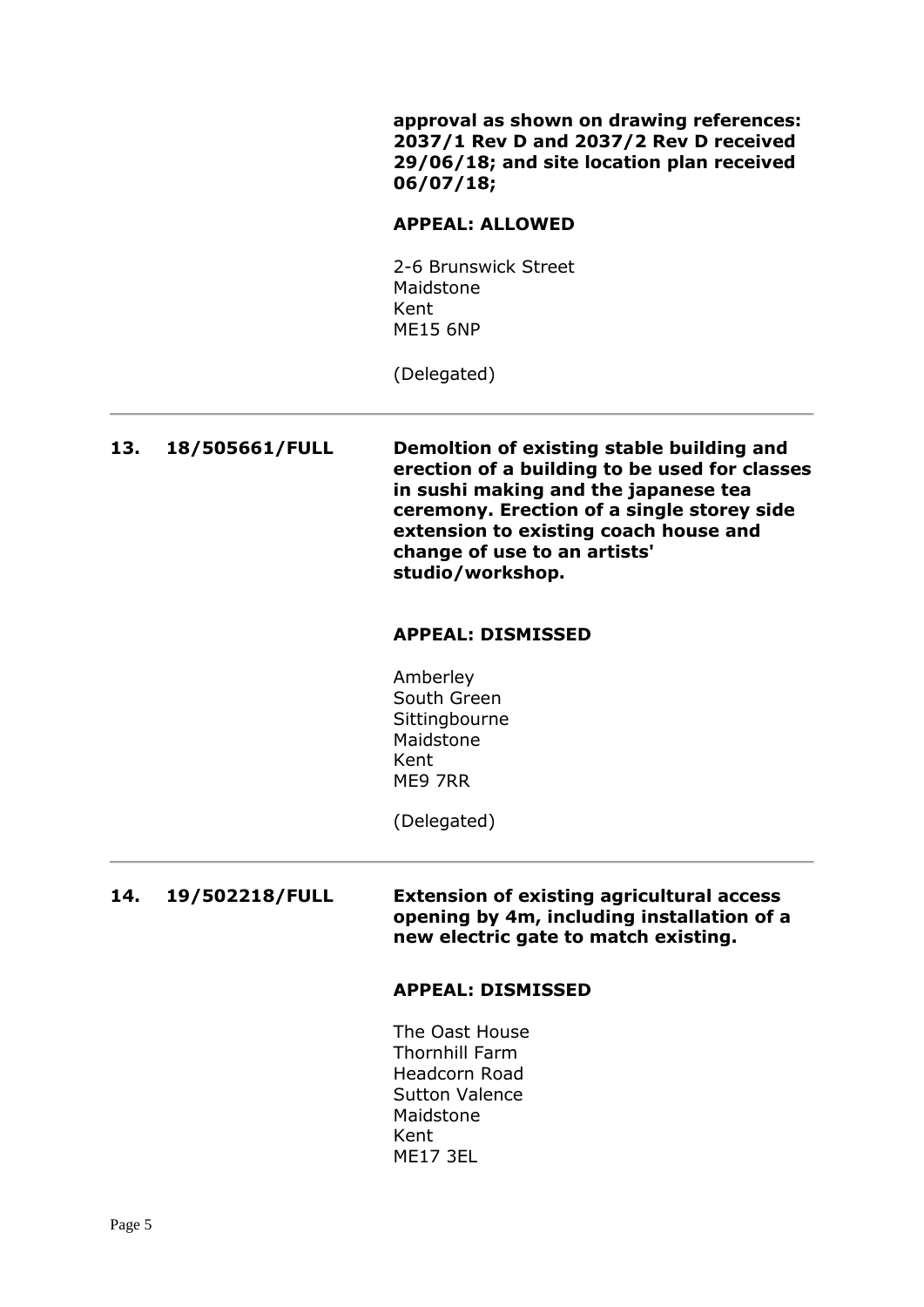(Delegated)

**15. 19/501505/FULL Erection of dwelling to rear of 102 Plains Avenue (Resubmission of 18/506201) as shown on drawing references: 1907 E 001; P100; P110; P120; and P121. APPEAL: DISMISSED** 102 Plains Avenue Maidstone Kent ME15 7AY (Delegated) **16. 18/505200/LBC Listed Building Consent for proposed replacement of 3no. window at the front of the property. APPEAL: DISMISSED** Lake Farm Green Lane Chart Sutton Maidstone Kent ME17 3ES (Delegated) **17. 18/506491/FULL Erection of a detached dwelling.**

#### **APPEAL: DISMISSED**

3 Kingsbroom Court Kingswood Maidstone Kent ME17 3ST